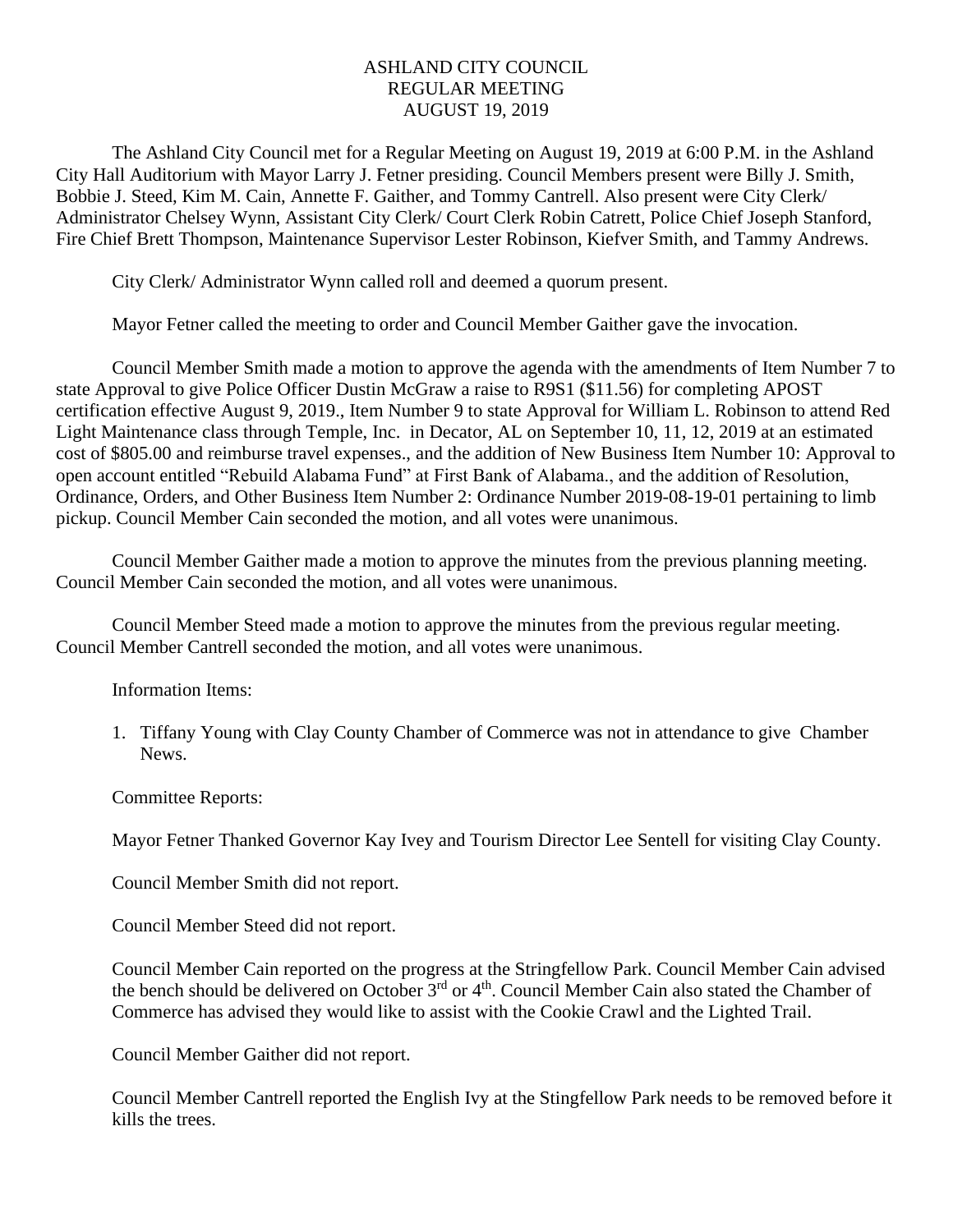Maintenance Supervisor Robinson reported the initial survey with Alabama Power has been completed and some of the areas are still waiting for the street lights to be replaced. Supervisor Robinson also reported Right of Way cutting has been completed and stated it may be the last cutting depending on the weather.

Police Chief Stanford reported on a road block/fundraiser request from Millerville Fire Department on October 12, 2019. Chief Stanford advised in the past comments have been made by citizens when these fundraisers have been conducted, therefore he requested the opinion of the Mayor and Council on the matter. Fire Chief Thompson and Council Members stated they had no issue with Millerville Fire Department doing the fundraiser. Police Chief Stanford also advised the plaque for the Police Department has come in, and will he set an unveiling date at a later time. Chief Stanford also advised the new Police Cadets will be leaving for the Police Academy on Monday, August 26, 2019. Chief Stanford also stated the "Over the Limit Under Arrest" blitz started August 16, 2019 and will run through Labor Day.

Fire Chief Thompson reported the Fire Department responded to an automobile accident at Jordan's Service Station last week, a brush fire over the weekend, and supplied water to the animals at the Rodeo over the weekend.

City Clerk/ Administrator Wynn advised Thank You cards for Governor Ivy and Tourism Director Lee Sentell need to be signed by the Council. City Clerk/ Administrator Wynn also advised she has been working on the 2019-2020 Budget and it is almost completed.

## New Business:

Council Member Smith made a motion to approve the bills received since the last meeting in the amount of \$9,708.61. Council Member Steed seconded the motion, and all votes were unanimous.

Council Member Cain made a motion approving to pay Clay County Hospital \$1,654.25 for workman's comp claim on William L. Robinson. Council Member Gaither seconded the motion, and all votes were unanimous.

Council Member Gaither made a motion approving to purchase a toner cartridge from Office Depot for City Hall at a cost of \$303.36. Council Member Smith seconded the motion, and all votes were unanimous.

Council Member Cain made a motion approving to accept the resignation of Library Aide Judith Freeman effective August 23, 2019. Council Member Steed seconded the motion, and all votes were unanimous.

Council Member Gaither made a motion approving to open and advertise for two weeks for a part-time Library Aide Position. Council Member Cantrell seconded the motion, and all votes were unanimous.

Council Member Gaither made a motion approving to surplus the 2007 Chevrolet Impala (Unit 174). Council Member Cantrell seconded the motion, and all votes were unanimous.

Police Chief Stanford explained Unit 174 was a spare car, and the transmission has gone out.

Council Member Cain made a motion approving to give Police Officer Dustin McGraw a raise to R9S1 (\$11.56) for completing APOST Certification effective August 9, 2019. Council Member Gaither seconded the motion, and all votes were unanimous.